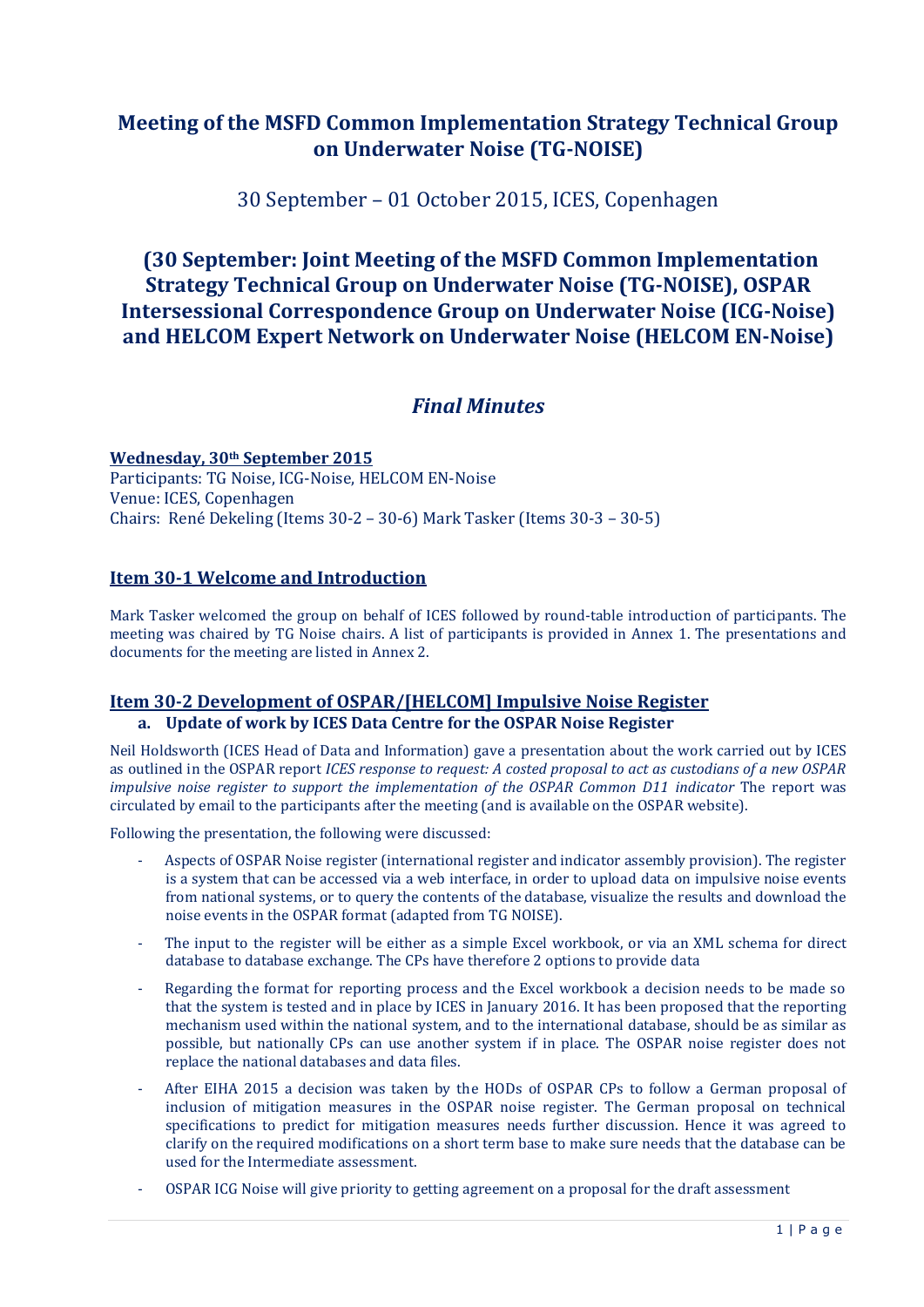#### OSPAR Timeline:

- Mid-March 2016: Draft intermediate assessment ready to use (CPs to confirm when they will be ready to submit the data);
- April 2016: EIHA Committee meeting 11-15<sup>th</sup> April to discuss intermediate assessment
- Summer 2016: Post-EIHA revisions to be made e.g. to refine the assessment and collection and progress submission of data
- Spring 2017 : the initial assessment sheets by CPs submitted to OSPAR noise register;
- Summer 2017: final intermediate assessment

## **b. Update by Contracting Parties on Implementation of impulsive noise monitoring and compatibility with OSPAR/ICES noise register**

UK (by Tetrienne Box): The UK noise register is almost ready to be used, and some data are ready to be uploaded. Those data should be available for the OSPAR register when it is ready. However data that will be available will not represent all activities. The information is being gathered by dates of events and locations based on licence conditions and in cooperation with regulators. As ICES work was based on the UK format, UK input will be compatible with the OSPAR noise register and will include all necessary fields. The UK register will be open-access to the public on request

Netherlands (Roelant Snoek): The national template has been discussed with stakeholders, but concerns about sensitive information and confidentiality have been raised. Arcadis, under contract with the Dutch Ministry is building the data repository, based on ICES template. Data will be inserted to test the register soon and no delays are expected. It is important that the issue of mitigation measures is concluded soon.

Germany (by Jörg Bründel): Developments and testing are ongoing; first data ready to use will be available in January 2016, and all the data by mid-2016.

France (by Florian Expert): The national register is being developed and is expected to be operational in 2017. Data will not be collected before mid-2016.

Sweden (by Mathias Andersson): The process is ongoing but is slightly different that in other CPs. A consultancy has been contracted to start the work. However there will be constraints to meet the deadlines up to the reporting at EIHA, but there will be efforts to speed up the process.

Denmark (by Jakob Tougaard): Similar situation ongoing as in Sweden, but should be possible to catch up delay. Some pressure at higher level from the Marine Directors may help to get a greater priority for this work.

Ireland (by Donal Cronin): The national register won't be ready before mid-2016. However some data may be available for submission before that in excel format.

The Group noted that these timelines would be too late to make use of the register for an assessment in IA2017 and therefore this will be raised at the meeting of the OSPAR Coordination Group (11-12th Nov).

## **c. Use of the register for the OSPAR Intermediate Assessment 2017 and HELCOM HOLAS**

John Mouat (OSPAR Secretariat) provided an overview of the process and recalled the timeline for the OSPAR Intermediate Assessment by 2017 (see item 30-2 a. above). The process and requirements for this intermediate assessment will be done in two-levels: a first level assessment of information note (2 page) for policy-makers and an extended version for technical purposes. The extended version will provide links to the background data used in the assessment, and all information will be available at the online tool. There will be guidance on how to fill in the assessment sheets, and information about the visualisation of the indicator.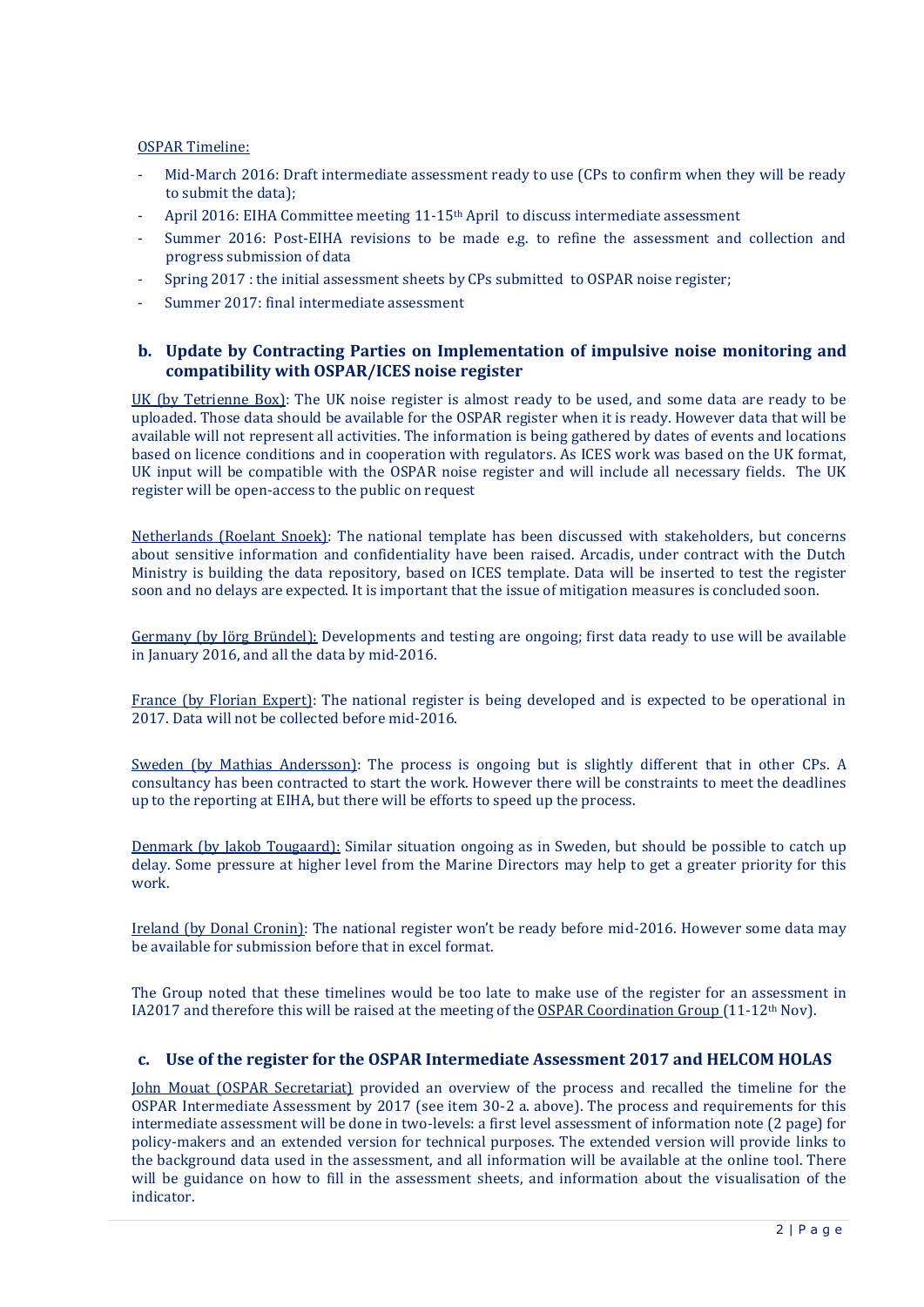#### **Proposed Actions**:

Two dedicated groups of experts will be organized to address pending issues. These will have the representation from CPs and the lists of participants are under development.

The actions will include the planning of technical (web) meetings to be organized by mid –October and coordinated by UK. These meetings will address:

- 1. Technical discussions about the impulsive noise indicator register collection of data and how to include the proposal for mitigation measures (by Germany); and
- 2. To address the use of the register for the intermediate assessment, including visualisation tools

Lena Avellan (HELCOM Secretariat) described the HELCOM second holistic assessment that is running until the end of 2018 in the HOLAS II project. In June 2015, new indicators and targets were agreed, including an ambient noise indicator that was agreed as pre-core indicator. There is still more work needed on impulsive noise indicators, currently further development has been agreed to be linked to the development of a registry to define the assessment protocols. A new HELCOM Expert Network on Underwater Noise has been organized and the planning will be discussed at the 3rd meeting of the Working Group on Reduction of Pressures from the Baltic Sea Catchment Area (7-9<sup>th</sup> Oct.).

The overall timeline for the second holistic assessment is as follows:

- End 2016 : agreements on protocols;
- Mid 2017 : 1st version of the holistic assessment, to be used for national consultation processes;

- Mid 2018: update of the holistic assessment using latest available data (aim to use 2010-2016) and input from national consultation processes, the final updated version to be used by HELCOM members that are also EU Member States as a roof report in the 2018 reporting on Article 8 of the MSFD.

## **Item 30-3 Update of new initiatives in the Regional Seas**

*The presentation was sent to participants after the meeting and is available upon request.*

*"Mediterranean Strategy on Underwater Noise monitoring" A basin-wide monitoring project for enhancing cetaceans conservation in the Mediterranean and Black Seas.* ACCOBAMS presentation by Alessio Maglio and Florence Descroix-Comanducci

Highlights and discussion:

- Overview of noise hotspots in the Mediterranean (part of the ACCOBAMS WP 2014-2016);
- The ACCOBAMS initiative is a proposal for discussion (and hopefully adoption) in February 2016 at the next COP meeting.
- There is progress being made in the Mediterranean countries. This has been confirmed by Monika Peterlin regarding Slovenia. There the assessment reporting in line with the recommendations of the TG Noise guidance is under preparation. However more cooperation among the Regional seas and TG Noise for implementation in comparable ways would help. As far, frequencies are concerned, Slovenia is using the ones agreed by TG Noise guidance.

#### Updates on other new initiatives:

HELCOM informed on Baltic BOOST "Best Practices for Action Plans to Develop Integrated, Regional Monitoring Programmes, Coordinated Programmes of Measures and Addressing Data and Knowledge Gaps in Coastal and Marine Waters", a recently EU co-funded project coordinated by HELCOM. The project includes a WP on underwater noise, aiming at reviewing existing knowledge on impact of noise in the Baltic Sea, explore the possibility to determine acceptable levels of underwater noise for marine species, and survey possible measures to manage and mitigate relevant impacts on the Baltic Sea.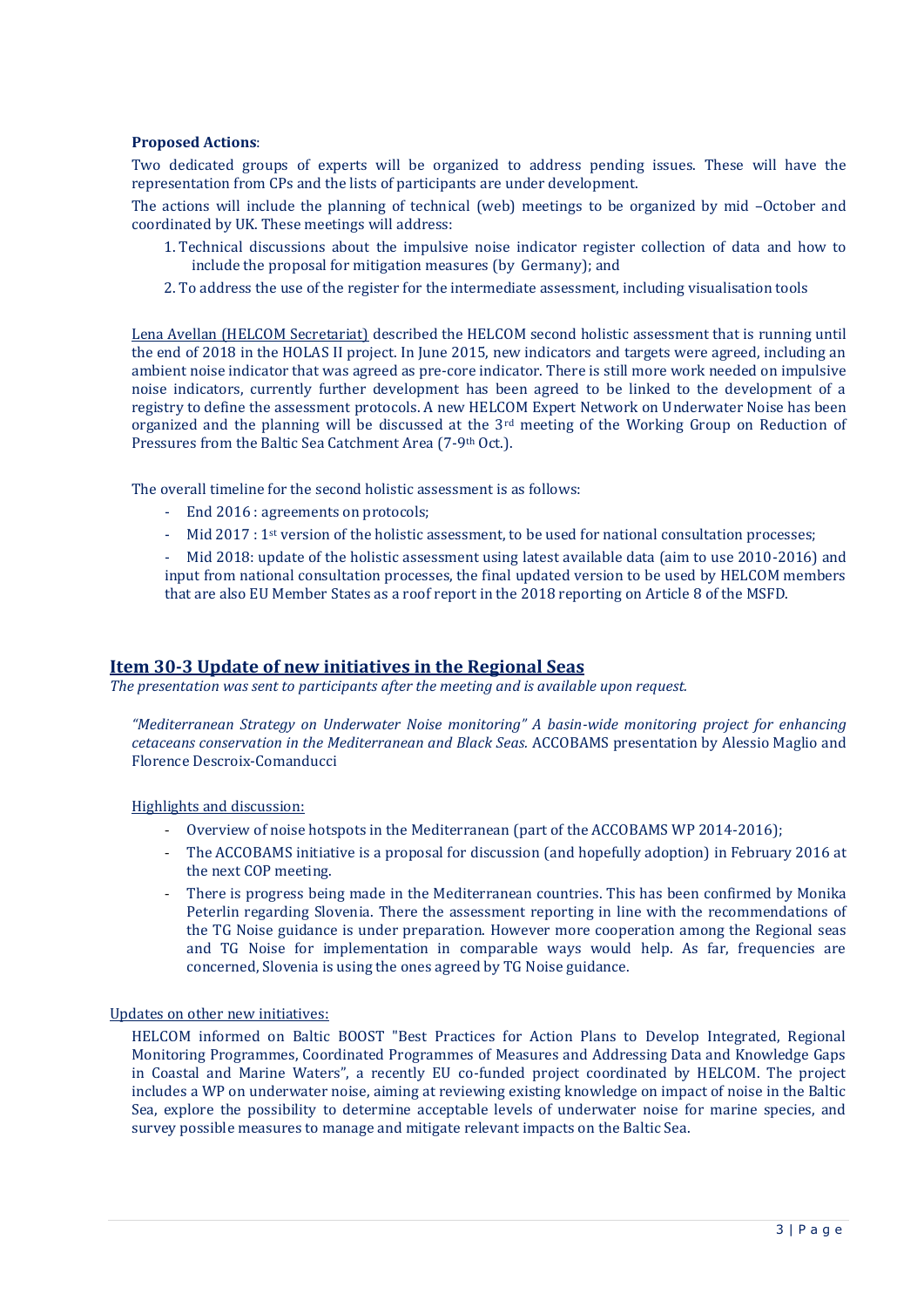## **Item 30-4 Update on ongoing initiatives and projects**

*All presentations were sent to participants after the meeting and are available upon request.*

- *Marine Renewables Vibrations, Electromagnetic emissions and Noise* MARVEN project presentation by Mathias Andersson

The project was completed end of September, final reports will be online soon at the SETIS web sit[e http://setis.ec.europa.eu/](http://setis.ec.europa.eu/)

### - *Baltic Sea Information on the Acoustic Soundscape* BIAS project progress update, by Mathias Andersson and Jukka Pajala

The project runs until the end of 2016, however lessons can be learned from the work undertaken so far. In particular, the key need for quality assurance; including the design of a survey failure report (very useful to learn about what can go wrong, and take measures to avoid failure); as well as regular measurements and specification analysis protocol information.

#### - *Suppression of Underwater Noise Induced by Captivation* SONIC project update by Michael Ainslie

Michael Ainslie presented a summary of the SONIC Noise Footprint and Mapping Tool, which produces noise footprints of individual ships and sound maps from multiple ships. A "noise footprint" is a property of a ship, independent of the properties of the propagation medium, and is intended to facilitate like-with-like comparisons between individual ships, for example by classification bureaus. A "sound map" provides a visualisation of the expected distribution of SPL vs latitude and longitude and. The sound maps can be either frequency-weighted or depth-weighted or both. The frequency weighting reflects the hearing sensitivity of selected groups of fish or mammal species. The depth-weighting reflects their probability distribution in depth.

- *Achieve Quieter Oceans by vessel noise reduction a brief overview focusing on evaluating possible reduction scenarios at basin scale.* AQUO project update by Michel André and Thomas Folegot

## **Item 30-5 Discussion on ambient noise monitoring**

#### **a. Update on joint ambient noise monitoring proposals:**

i. A Joint program for Ocean Noise in the Atlantic Seas JONAS proposal, by Thomas Folegot Joint participation of France, UK, Portugal, Spain, and Ireland

Will address monitoring and modelling for MSFD indicator 11.2.1; project area based on OSPAR regions, III, IV and V

Project idea and concept built on BIAS experience with development of techniques for the challenges of the Atlantic Arc: large-scale, diverse oceanography; open boundaries

ii. Joint monitoring initiative in the North Sea, by Roelant Snoek

Coordinated approach under development between different initiatives JONAS / MEDMA

Present status is setting up proposal and ongoing discussion on subtasks

Potentially to be submitted to the first stage proposal for the North Sea Region INTERREG programme (50% co-funding) deadline mid-February 2016.

The meeting noted a gap covering the English Channel / La Manche. This is the world's busiest shipping lane and therefore key for monitoring of shipping noise. This should be monitored as a priority for ambient noise within OSPAR. Both projects need to consider monitoring this area, and coordinate between the projects to ensure that projects leave no gaps.

**Action:** Early 2016, the Netherlands proposes to host a physical meeting to coordinate the efforts among these initiatives. Proposal for meeting will follow soon *(Note: in the WebEx of 22 October it was suggested that this should happen in the 2nd week of January (11-15 Jan.))*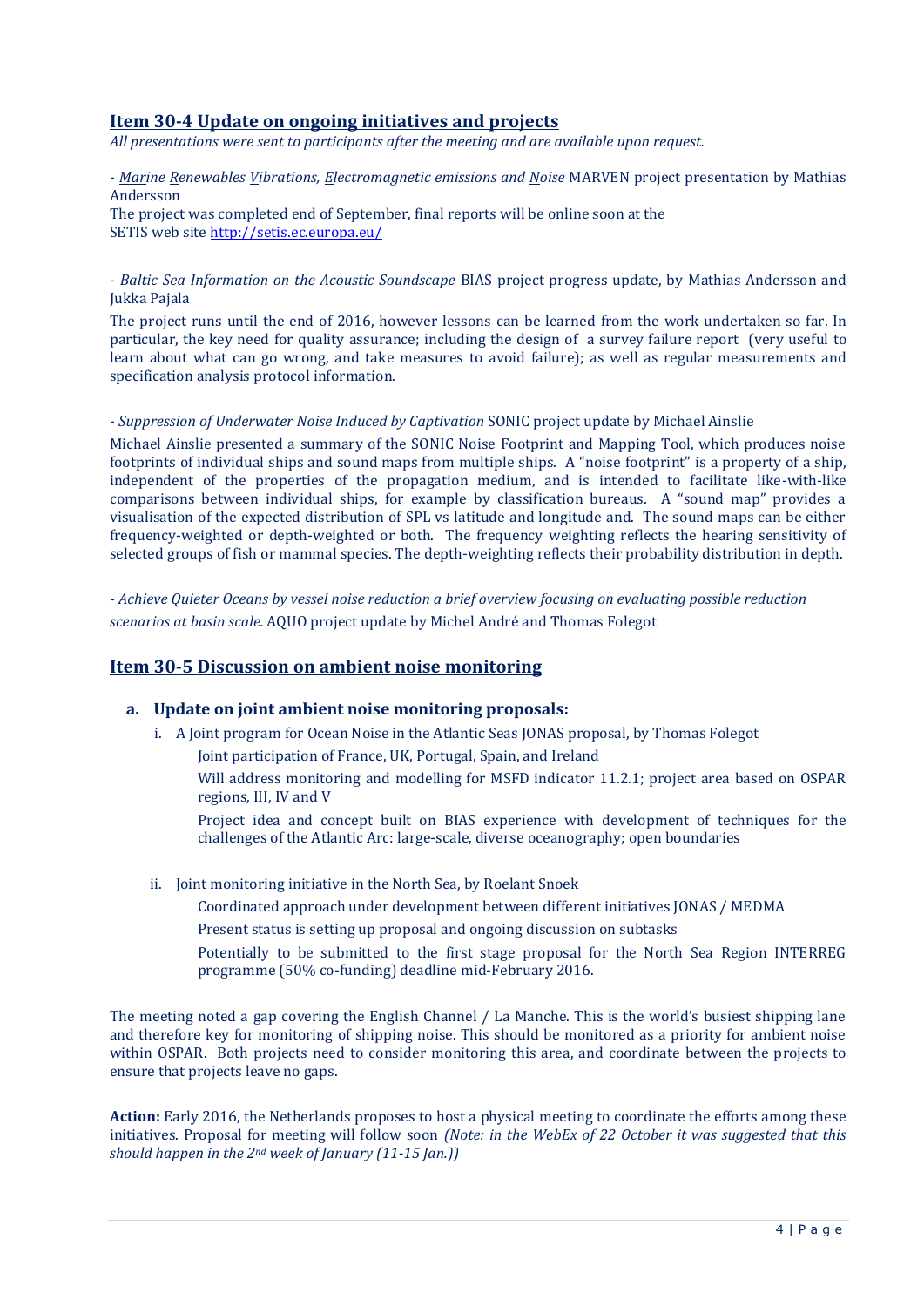## **Item 30-6 Report of the meeting**

## **b. Conclusions of the day**

There were no major conclusions however this was a very useful meeting to align efforts at regional seas level and very inspiring lessons learned from projects and initiatives. There is a good degree of realism of what is possible to achieve by research and cooperation through projects. There is good progress with the impulsive noise register but there is still work to be done towards OSPAR's Intermediate and HOLAS Intermediate Assessment reports.



**The participants of the Joint Meeting of the MSFD Common Implementation Strategy Technical Group on Underwater Noise (EU TG-NOISE), OSPAR Intersessional Correspondence Group on Underwater Noise (ICG-Noise) and HELCOM Expert Network on Underwater Noise (HELCOM EN-Noise) 30 September, ICES, Copenhagen.**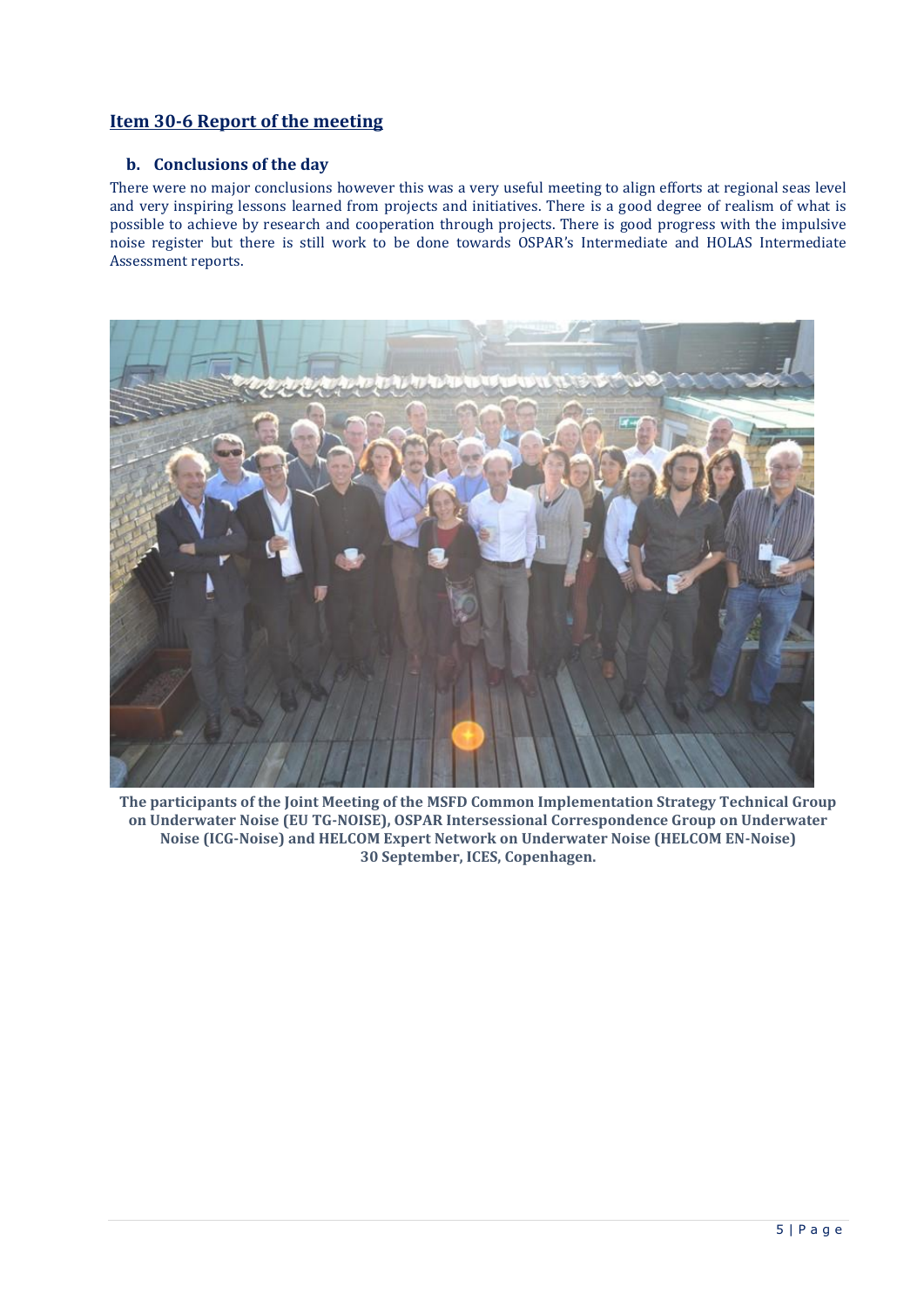# **Meeting of the MSFD Common Implementation Strategy Technical Group on Underwater Noise (TG-NOISE)**

1 October 2015, ICES, Copenhagen

## **Thursday, 01 October 2015**

Participants: TG Noise Venue: ICES, Copenhagen

## **Item 01-2 Update MSFD Common Implementation Strategy**

## **a. MSFD Common Implementation Strategy update**

Lydia Martin-Roumegas (EC DG ENV) provided a brief presentation (circulated to all participants) of the relevant steps in the MSFD Common Implementation Strategy and the new cycle in 2018. Key points:

- There are no major changes to Descriptor11 in the draft revised Commission Decision;
- Progress and work plan of TG Noise will be briefly presented at WG GES meeting (5-6<sup>th</sup> Oct. Brussels);
- the Annex III of the Directive has been revised by WG GES but not adopted yet, will be discussed next week and then proposed to the Marine Directors;
- The contribution of TG Noise to the MSFD requirements can be to ensure that underwater noise register (form, outputs) are shaped in a coordinated manner (linked with RSC work, in particular OSPAR, Barcelona Convention and HELCOM), and
- TG Noise should help in the preparation of MS future assessments, targets, current State and GES by 2016, 2017;
- Work on evaluation and assessment of the impacts of underwater noise on marine fauna is expected (using existing and new monitoring efforts has started and including examples of impact mitigation  $measures<sup>1</sup>$ ).

## **Item 01-3 Review of TG Noise Work Plan for 2015**

## **a. Progress on standardization, summary by Michael Ainslie (and Stephen Robinson)**

Brief presentation by Michael Ainslie, prepared in coordination with Stephen Robinson (who regretfully could not attend the meeting). The full presentation and additional information was provided the participants. The work on ISO standard definition is ongoing and under development and a timeline was presented (see presentation).

The topics discussed included:

- The review of ANNEX III of the MSFD: in the ISO group definitions of ambient noise and ambient sound are discussed. In theory, it could be necessary to replace the term "ambient noise" by "ambient sound": TG Noise will follow this topic and advise if relevant,

- TG Noise discussed the need for further advice to the interpretation of averaging times. It was agreed that TG Noise will gather views on averaging times and assess whether further guidance on interpretation is needed.

#### **Proposed actions / conclusions**:

Michael Ainslie will follow-up to address the averaging time issue, possibly writing a discussion paper. Other members of TG Noise agree to contribute to the follow up of the document to be prepared: Michel André, Thomas Folegot, Jukka Pajala, Mathias Andersson, Nathan Merchant, and Andreas Müller.

<sup>-</sup><sup>1</sup> Information about mitigation measures is, for example, available at the BOEM Manuals: OCS Study BOEM 2012-015 Seismic Survey Mitigation Measures and Marine Mammal Observer Reports U.S. Department of the Interior [www.data.boem.gov/PI/PDFImages/ESPIS/5/5177.pdf](http://www.data.boem.gov/PI/PDFImages/ESPIS/5/5177.pdf)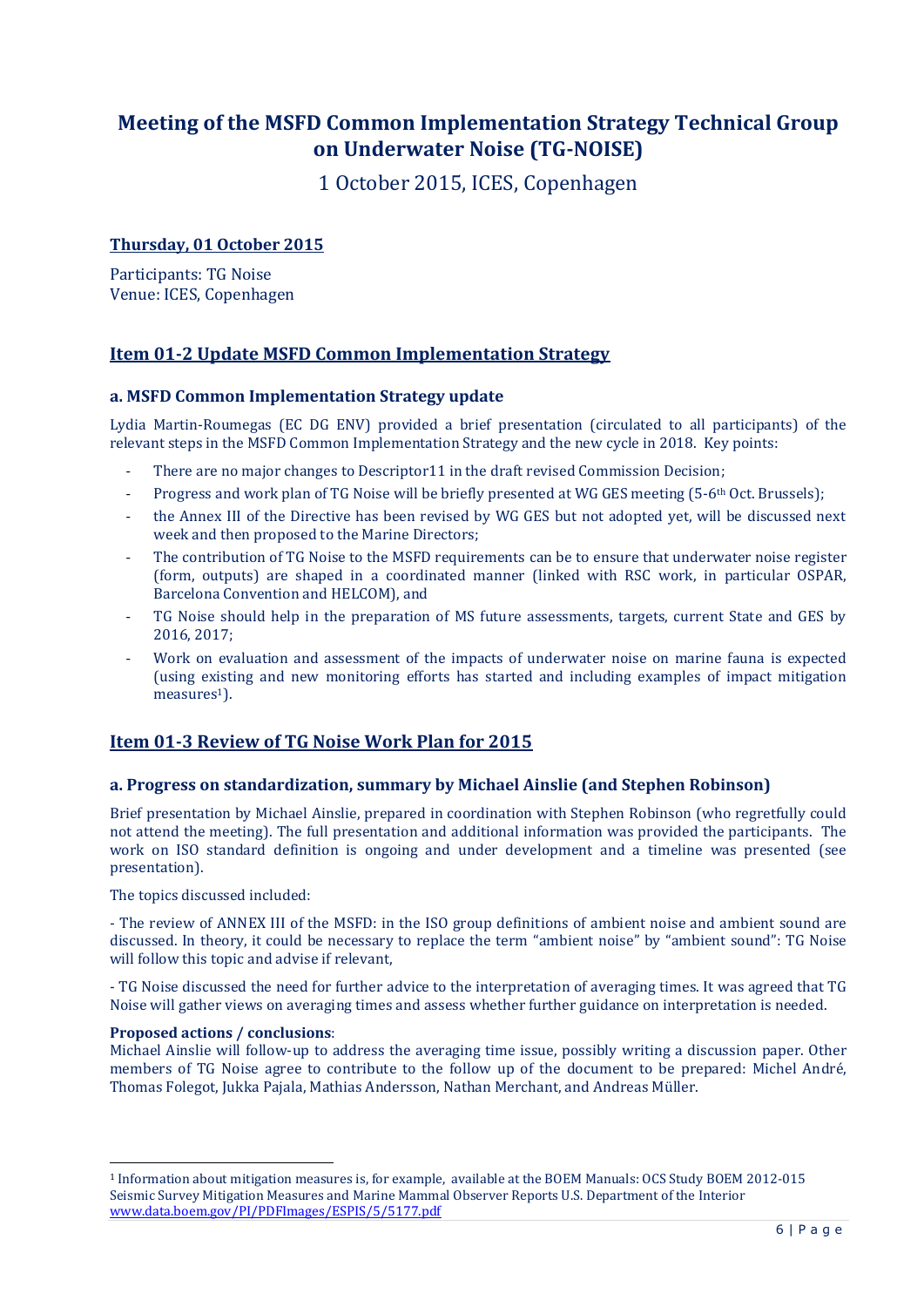In addition, M. Ainslie will consider the role of offers for project managers by Kathy Vigness-Raposa (suggested by John Young) and Albert Willemsen to lead a new work item on standardisation of ambient noise monitoring. TG supported the scope of work on standardisation.

## **b. Priorities for the remainder of 2015**

See conclusions of the discussions under agenda item 01-5.

René Dekeling introduced a quick overview of the ToR in 2015 and what was actually done by TG Noise:

- Advice was provided for review of the Commission Decision;
	- A discussion document was made by TG Noise with a rationale for deciding on new criteria. This document (including the Annex 'Criteria for the selection of new GES criteria') was sent to Commission and WG GES, it was presented at WG GES October 2014 as it had implications and value for the MSFD process outside TG Noise. It is not clear whether this advice was actually noted by WG GES or used outside TG Noise;
	- TG Noise supported the work led by ICES in the MCC4GES, and provided specific input for the advice document delivered by ICES to the Commission for the review of the CD. TG Noise assessed the present indicators and suggested improved description where needed. In line with the 2014 progress report sent to MSCG and Marine Directors, and the above-mentioned criteria document, TG Noise advised that no new indicators were needed, and that implementation of the present indicators should get priority. The advice of TG Noise was sent to ICES in accordance with the work plan of the MCC4GES
	- TG Noise advised that no new indicators were needed, and that implementation of the present indicators should get priority;
- TG Noise assessed DG ENV's inventory of progress in implementation of monitoring, provided advice on obstacles/way forward
- TG Noise members provided support and cooperated with ISO, and participated in a workshop by BSH (Germany) spring 2015, and TG Noise notes that a first ISO draft international standard on terminology is now available (2015), enabled by financial support by limited number of MS
- An inventory was made between TG Noise members on what was perceived to be the main priority for the future. There was agreement that TG Noise should start to focus more on (assessment of) impact of underwater noise, noting that this is in the terms of reference but little work has been done on this topic.

## **Item 01-4 Update Membership & Future role of TG Noise**

## **a. TG membership guidelines, introduction by Lydia Martin-Roumegas, (EC DG ENV)**

Currently, permanent MS Representatives on MSCG nominate national members to TG Noise. Guidelines are needed by the group's chairs how to reply to enquiries from individuals that are not nominated by Member States. The chairs have been asking for such guidance for a long time, and the information is urgently needed to enable the chairs ensuring consistent composition of the group.

DG ENV gives explanation on the composition of TGs. It is agreed that further guidelines on the future TGs composition will be discussed between TGs co-chairs and Commission.

## **b. Proposal for ToR of TG Noise 2016**

- Work to progress based on present terms of reference
	- Support MS/RSC's in implementation of operational monitoring programmes
		- Continued active coordination between new initiatives in different regions to ensure coherence and complementarity
- Enable coherent interpretation of results of monitoring between MS/RSC
	- TG Noise will organize a thematic workshop in spring 2016 to gain coherent understanding on existing evidence base of impacts of underwater noise on marine life. MSFD 2018 preparation work and assessment methodologies, e.g. linking IA 2017, HOLAS-II, Mediterranean
	- Location was not decided during the meeting, but the chairs will consider a Mediterranean MS to ensure balanced participation north-south EU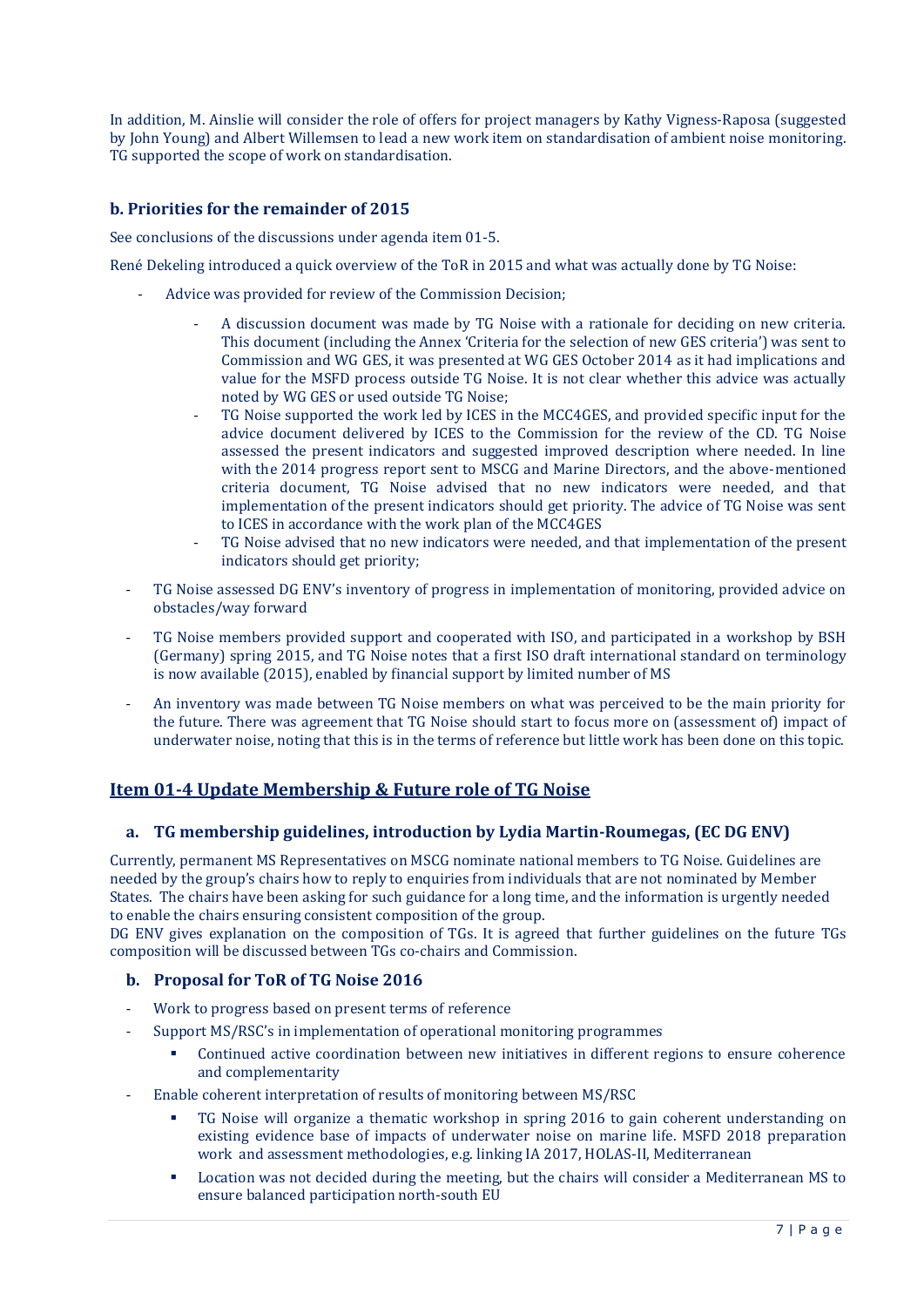The content, date and exact location will be defined soon and taking account the timelines of the various groups

#### **Actions: thematic workshop preparation**

- Maria Ferreira will look into possible dates and conflicts.
- René Dekeling and Mark Tasker will discuss appropriate timing with respect to OSPAR (and other RSC) process.
- TG Noise chairs, together with the Commission will decide on location, upon the proposals received.
- René Dekeling, Mark Tasker will discuss and refine the purpose and expected outputs and consequently the set-up of the workshop with Michael Ainslie, Donal Cronin, Michel André, Mathias Andersson, Nathan Merchant, Monica Peterlin, and Stefanie Werner.

## **Item 01-5 Advice to WG-GES and MSCG**

#### **a. Agree on/draft contents progress report**

Progress report to be submitted for WG-GES 5-6th October (*see presentation prepared by TG Noise Chairs)* 

- **b. Advice on implementation of monitoring/main issues (in addition to the points outlined under 01-4 c.)**
	- Assistance to MS/RSC's on implementation of operational monitoring and assessment frameworks: advice to the decision-making process management frameworks
	- Support the process of standardization, including the interpretation of averaging times

#### **Main priorities are**:

- For future assessment and target setting, but actual implementation of monitoring essential
- For impulsive noise monitoring data repository for joint use now available at ICES, but concern that for number of MS data will be delivered too late to enable use for IA 2017
- For ambient noise opportunity to set up joint monitoring programmes from onset, concrete proposals now being developed, but availability of resources still uncertain- investigating use of EU Funding programmes in the North Sea, Atlantic Area

#### **c. Agree on actions needed to finalise**

- TG Noise will continue to work using the present ToR and will consider a proposal for update of ToR 1st half of 2016 to report MSCG meeting in 2016.
- Concrete advice to MS for future steps.

## **13:00 End of plenary meeting**

The chairs thanked the hosts at ICES and all participants, for their presence and lively contributions and closed the meeting.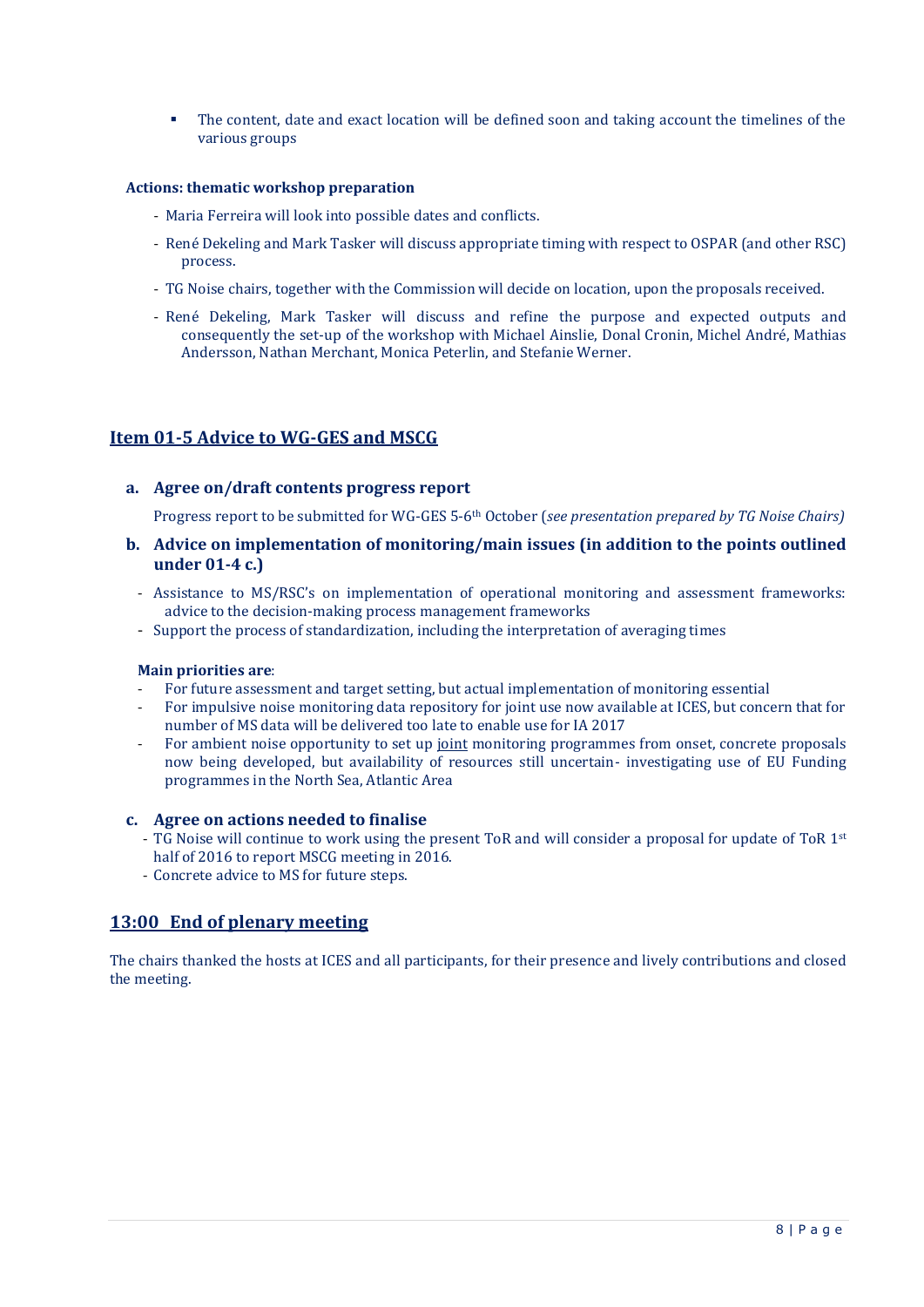# **ANNEX 1 - LIST OF PARTICIPANTS**

### **Joint Meeting of the EU Technical Group on Underwater Noise (EU TG-NOISE), OSPAR Intersessional Correspondence Group on Underwater Noise (ICG-Noise) and HELCOM Expert Network on Underwater Noise (HELCOM EN-Noise)**

| <b>Name</b>    |                                     | <b>Organization</b>                                                                                                               | 30th Sep.    | $1st$ Oct.   |
|----------------|-------------------------------------|-----------------------------------------------------------------------------------------------------------------------------------|--------------|--------------|
| René           | <b>Dekeling</b><br>(TG Noise chair) | Ministry of Infrastructure and the Environment, The<br>Hague, The Netherlands<br>(OSPAR ICG-Noise and TG Noise MS representation) | ✓            | ✓            |
| Mark           | <b>Tasker</b><br>(TG Noise chair)   | Joint Nature Conservation Committee, Aberdeen,<br><b>United Kingdom</b><br>(TG Noise MS representation)                           | $\checkmark$ | ✓            |
| Michael        | Ainslie                             | TNO, The Hague, The Netherlands<br>(TG Noise Member)                                                                              | $\checkmark$ | $\checkmark$ |
| <b>Mathias</b> | Andersson                           | Swedish Defence Research Agency, Stockholm, Sweden<br>(HELCOM CP and TG Noise MS representation)                                  | ✔            | ✓            |
| Michel         | André                               | Universitat Politècnica de Catalunya, Barcelona, Spain<br>(TG Noise MS representation)                                            | $\checkmark$ | $\checkmark$ |
| Jukka          | Pajala                              | Finnish Environment Institute, Helsinki, Finland<br>(HELCOM CP and TG Noise MS representation)                                    | $\checkmark$ | ✓            |
| Fabrizio       | Borsani                             | <b>ISPRA, Italy</b><br>(TG Noise MS representation)                                                                               | $\checkmark$ | ✓            |
| John           | Young                               | International Association of Oil and Gas Producers,<br>London, United Kingdom<br>(TG Noise Member)                                | $\checkmark$ | ✓            |
| Tetrienne      | <b>Box</b>                          | Joint Nature Conservation Committee, Aberdeen,<br><b>United Kingdom</b><br>(OSPAR ICG Noise and TG Noise MS representation)       | $\checkmark$ | ✓            |
| Donal          | Cronin                              | Department of Environment, Community & Local Gov.,<br>Ireland<br>(OSPAR ICG-Noise and TG Noise MS representation)                 | $\checkmark$ | ✓            |
| <b>Thomas</b>  | Folegot                             | Quiet Oceans, Plouzane, France<br>(TG Noise MS representation)                                                                    | $\checkmark$ | ✓            |
| Andreas        | Müller                              | Müller-BBM GmbH, Germany<br>(TG Noise MS representation)                                                                          | $\checkmark$ | $\checkmark$ |
| Stefanie       | Werner                              | Federal Environment Agency, Dessau-Roßlau,<br>Germany<br>(TG Noise MS representation)                                             | $\checkmark$ | ✓            |
| Monika         | Peterlin                            | Institute for Water of the Republic of Slovenia<br>(TG Noise MS representation)                                                   | ✓            |              |
| Yann           | Stephan                             | French National Hydrographic Service (SHOM), France<br>(TG Noise MS representation)                                               | $\checkmark$ | ✓            |
| Florence       | Descroix-<br>Comanducci             | <b>ACCOBAMS</b>                                                                                                                   | $\checkmark$ |              |
| Alessio        | Maglio                              | SINAY (ACCOBAMS)                                                                                                                  | $\checkmark$ |              |
| <b>Nathan</b>  | Merchant                            | Centre for Environment, Fisheries & Aquaculture<br>Science, United Kingdom<br>(OSPAR ICG-Noise and TG Noise MS representation)    | ✓            |              |
| Jan            | Stenløkk                            | Norwegian Petroleum Directorate, Norway<br>(TG Noise Member)                                                                      | ✓            | ✓            |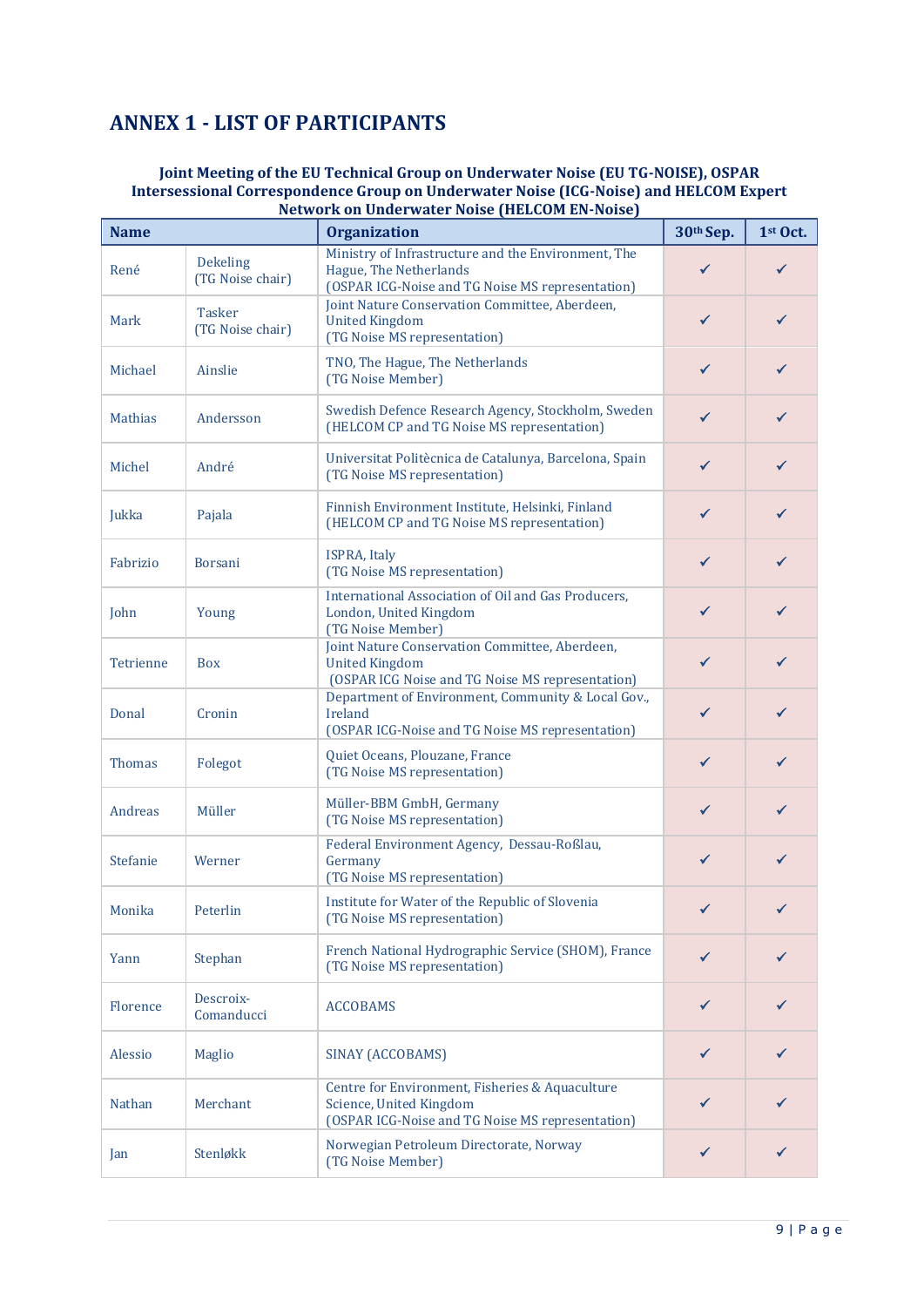#### **Joint Meeting of the EU Technical Group on Underwater Noise (EU TG-NOISE), OSPAR Intersessional Correspondence Group on Underwater Noise (ICG-Noise) and HELCOM Expert Network on Underwater Noise (HELCOM EN-Noise)**

| <b>Name</b>   |                     | <b>Organization</b>                                                                                                                                    | 30th Sep.    | $1st$ Oct.                |
|---------------|---------------------|--------------------------------------------------------------------------------------------------------------------------------------------------------|--------------|---------------------------|
| Florian       | Expert              | Ministry of Ecology, Sustainable development and<br><b>Energy, France</b><br>(OSPAR ICG-Noise)                                                         | ✓            | $\mathbf{x}$              |
| Sarah         | Dolman              | Whale & Dolphin Conservation (WDC)<br>(TG Noise Member)                                                                                                | $\checkmark$ | ✓                         |
| Jens-Georg    | Fischer             | <b>BSH, Germany</b><br>(TG Noise MS representation)                                                                                                    | $\checkmark$ |                           |
| Lydia         | Martin-<br>Roumegas | <b>EC DG Environment</b>                                                                                                                               | $\checkmark$ | ✓                         |
| Maria         | Ferreira            | Coastal & Marine Union (EUCC), The Netherlands<br>(TG-Noise Support Team coordinator)                                                                  | ✓            | ✓                         |
| Roelant       | Snoek               | <b>ARCADIS, The Netherlands</b><br>(OSPAR ICG-Noise Dutch Delegation)                                                                                  | ✓            | $\mathbf{x}$              |
| Wouter        | Gotjé               | <b>ARCADIS, The Netherlands</b><br>(OSPAR ICG - Noise Dutch Delegation)                                                                                | $\checkmark$ | $\mathbf{x}$              |
| John          | Mouat               | <b>OSPAR Secretariat</b>                                                                                                                               | $\checkmark$ | $\mathbf X$               |
| Ian           | <b>Davies</b>       | Marine Scotland Science, Scottish Government<br>(OSPAR ICG-Noise)                                                                                      | $\checkmark$ | $\mathbf{x}$              |
| Lars          | Sonesten            | Swedish University of Agricultural Sciences<br>(HELCOM PRESSURE Chairman)                                                                              | $\checkmark$ | $\mathbf{x}$              |
| Aleksander    | Klauson             | Department of Mechanics, Faculty of Civil Engineering,<br>Tallinn University of Technology, Estonia<br>(HELCOM Estonia and TG Noise MS representation) | ✓            | $\mathbf x$               |
| Lena          | Avellan             | <b>HELCOM Secretariat</b>                                                                                                                              | $\checkmark$ | $\mathbf{x}$              |
| Marta         | Ruiz                | <b>HELCOM Secretariat</b>                                                                                                                              | $\checkmark$ | $\mathbf{x}$              |
| Jakob         | Tougaard            | DCE/Aarhus University, Denmark<br>(OSPAR ICG-Noise)                                                                                                    | $\checkmark$ | $\mathbf x$               |
| Joerg         | <b>Bruendel</b>     | Bundesamt fuer Seeschiffahrt und Hydrographie (BSH)<br>(TG Noise MS representation)                                                                    | ✔            | $\boldsymbol{\mathrm{X}}$ |
| <b>Noelia</b> | Ortega              | Technological Naval Centre, Spain<br>(OSPAR ICG-Noise)                                                                                                 | $\checkmark$ | $\boldsymbol{\mathrm{X}}$ |
| <b>Niel</b>   | Holdsworth          | <b>ICES</b>                                                                                                                                            | $\checkmark$ | $\boldsymbol{\mathrm{X}}$ |
| Carlos        | Pinto               | <b>ICES</b>                                                                                                                                            | $\checkmark$ | $\mathbf X$               |